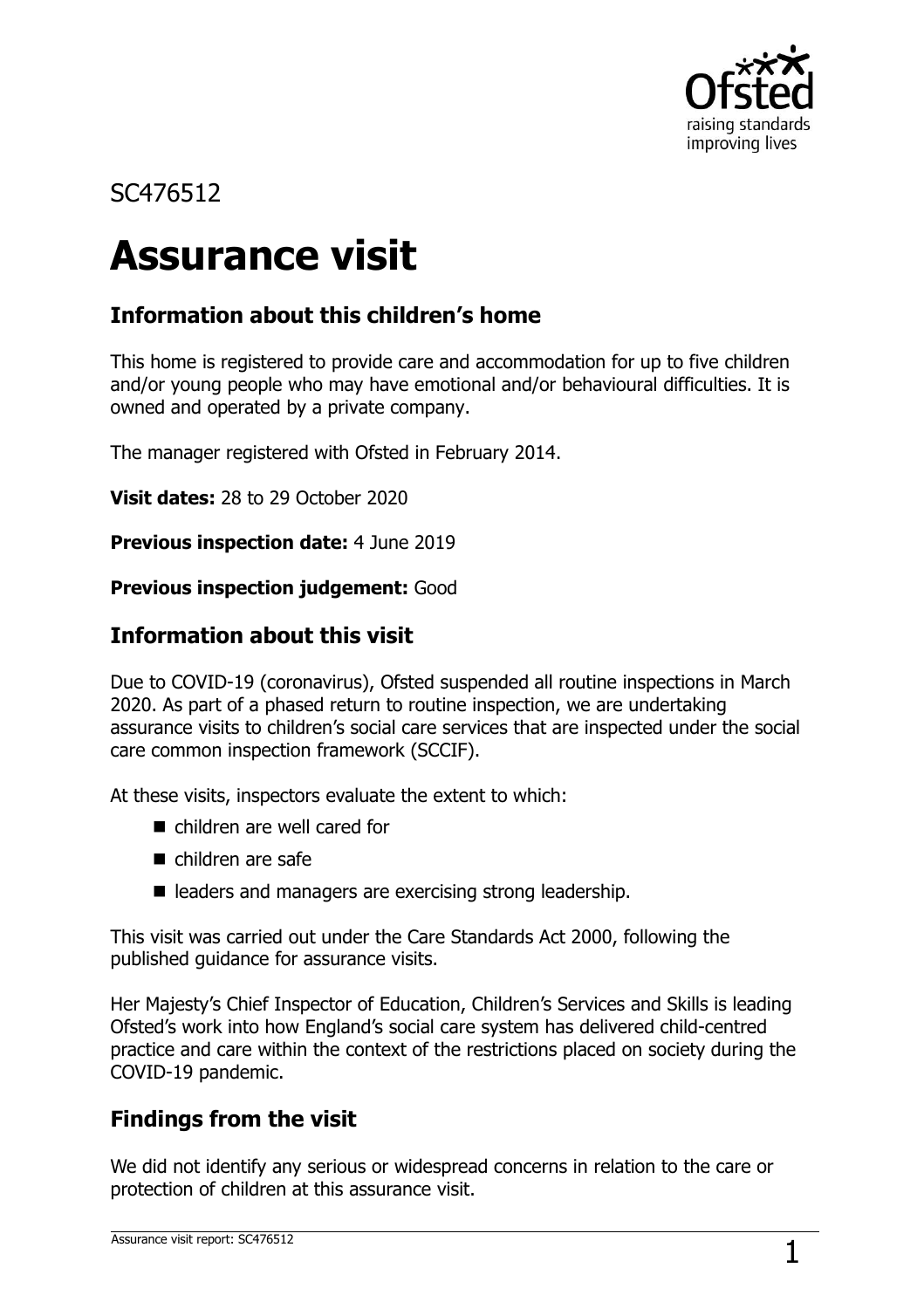

#### **The care of children**

Children have positive relationships with staff. They say they are able to speak to staff about their feelings. One child said, 'Living here is good; it couldn't be better in any way.' Managers and staff have a nurturing approach towards the children. As a result, children are able to form trusting relationships with the adults around them.

Each child has a personal development plan in place to encourage them to learn independent living skills. These plans identify tasks and activities for the children to complete, and range from making hot drinks to cooking meals. This means that the children learn the skills they need as they move towards adulthood and independence.

Children's education is a priority for the home. Attendance at school for two of the children was a concern prior to the start of the COVID-19 pandemic. A change of school and reduced class sizes have made a positive difference to their attendance. Staff supported one child to find employment opportunities and to enrol on a college course. The children learn the importance of education and make progress in this area of their development.

During the COVID-19 pandemic, the children have kept in contact with their family by telephone. When the restrictions eased, face-to-face contact resumed. This means the children are able to maintain their relationships and connections with the people who are important to them.

Children take part in a variety of activities, including playing board games and gokarting. They also make good use of the spacious grounds around the home during the COVID-19 pandemic. Staff and children take regular walks to the nearby beach. A focus on fun activities helps the children to create positive memories.

#### **The safety of children**

Children become increasingly safe because staff are able to identify and act on changes to children's behaviours. Staff use individual strategies, including increased staffing levels, to help to keep children safe when they need more support.

Children benefit from detailed support plans and risk assessments. These identify the children's known risks and include strategies for staff to use to help to keep children safe. When children have specific risks, including certain medical conditions, staff receive specialist training to enable them to respond to these risks. This helps to protect children from harm.

The home is clean and well maintained, and the grounds are well kept. However, there is no outside lighting, and in the winter months this may make entering or leaving the home in the dark dangerous.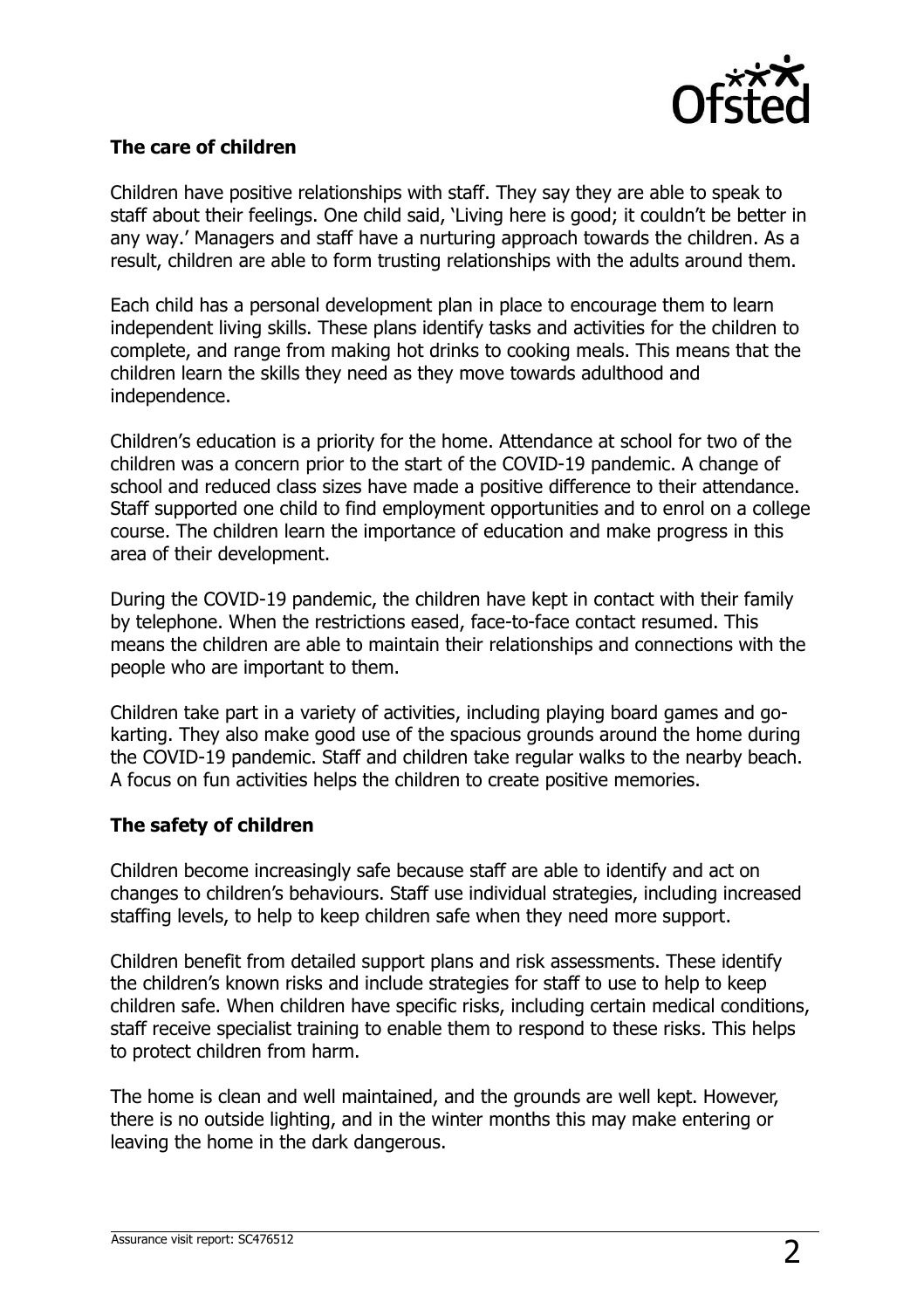

Children complete key-work sessions with staff around keeping themselves safe online. They engage well in this work and are now more aware of online dangers and the steps to take to reduce potential risks to their safety.

#### **Leaders and managers**

The registered manager is currently not working in the home and is due to leave the post shortly. A new manager has been recruited and is in day-to-day charge of the home and has introduced new routines. The children are benefiting from the new changes to the home. One child said, 'I like the changes; there are more boundaries now.'

Leaders and managers have introduced more streamlined filing systems, amended children's plans, and revised risk assessments. This means the staff are able to spend more time with the children. One child said, 'Staff spend less time in the office and more time with us.' This has a positive impact on the relationships the children have with staff.

Staff receive formal supervision. However, these sessions do not enable the staff to reflect on their practice. Consequently, staff do not have opportunities to discuss their personal development. The manager does not receive formal supervision. As a result, her practice and performance is not suitably monitored.

Monitoring systems do not support the manager to scrutinise the home effectively. These lack an evaluation of the care provided for children. As a result, necessary improvements to the home may be missed.

The quality of care report completed by the manager does not contain feedback and opinions from the children. As a result, this does not meet regulation. This was an issue at the previous inspection and the requirement made then is repeated.

### **What does the children's home need to do to improve?**

#### **Statutory requirements**

This section sets out the actions that the registered person(s) must take to meet the Care Standards Act 2000, Children's Homes (England) Regulations 2015 and the 'Guide to the children's homes regulations including the quality standards'. The registered person(s) must comply within the given timescales.

| <b>Requirement</b>                                                                                  | Due date   |
|-----------------------------------------------------------------------------------------------------|------------|
| The quality and purpose of care standard is that children<br>receive care from staff who-           | 30/11/2020 |
| understand the children's home's overall aims and the<br>outcomes it seeks to achieve for children; |            |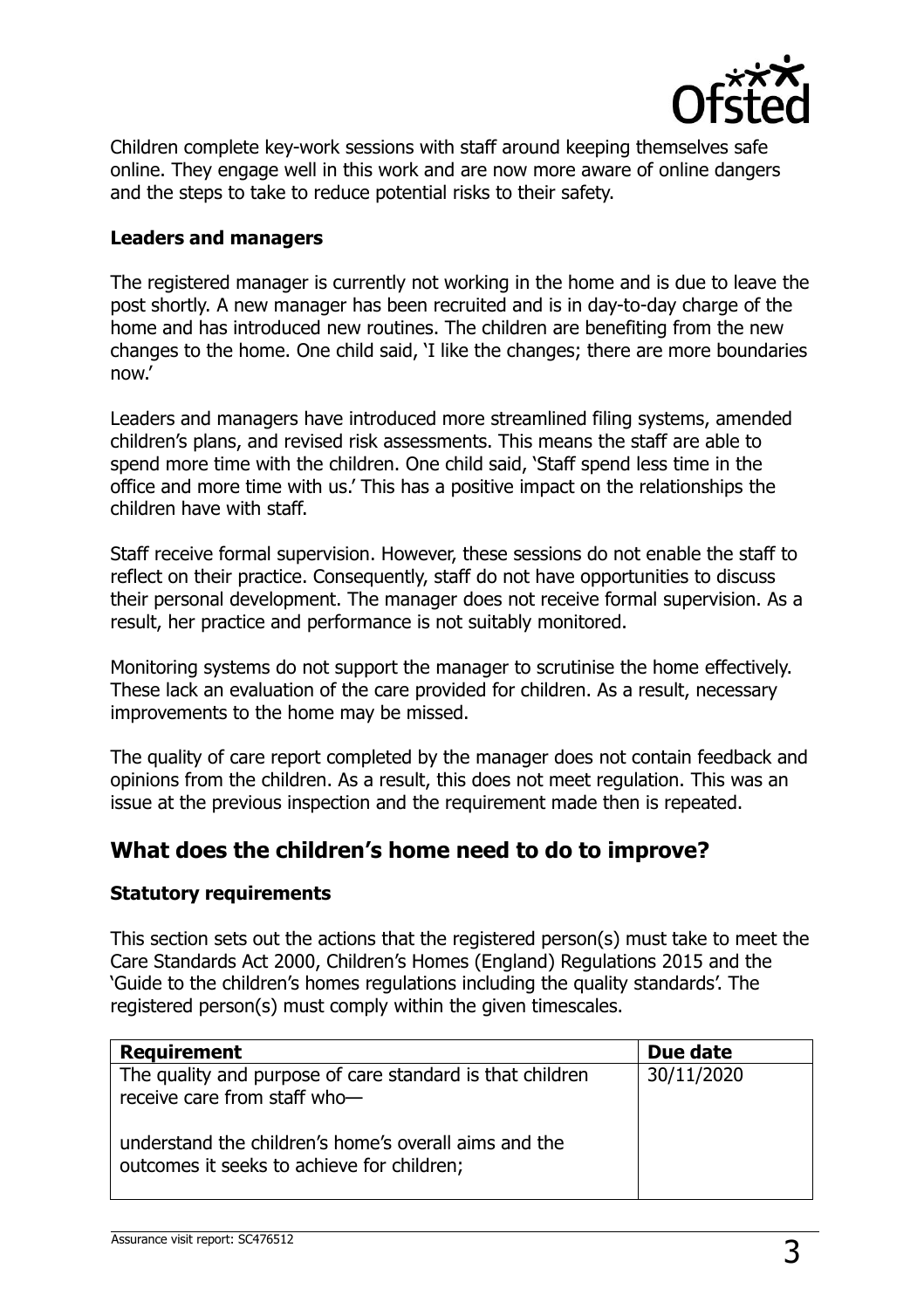

| use this understanding to deliver care that meets children's<br>needs and supports them to fulfil their potential.<br>In particular, the standard in paragraph (1) requires the<br>registered person to- |            |
|----------------------------------------------------------------------------------------------------------------------------------------------------------------------------------------------------------|------------|
| ensure that the premises used for the purposes of the home<br>are designed and furnished so as to-                                                                                                       |            |
| meet the needs of each child; and                                                                                                                                                                        |            |
| enable each child to participate in the daily life of the home.<br>(Regulation 6 $(1)(a)(b)(2)(c)(i)(ii)$ )                                                                                              |            |
| Specifically, provide suitable external lighting to enable<br>children, staff and visitors to enter and exit the home safely.                                                                            |            |
| The registered person must ensure that all employees—                                                                                                                                                    | 30/11/2020 |
| receive practice-related supervision by a person with<br>appropriate experience. (Regulation 33 $(4)(b)$ )                                                                                               |            |
| The registered person must complete a review of the quality<br>of care provided for children ("a quality of care review") at<br>least once every 6 months.                                               | 30/11/2020 |
| In order to complete a quality of care review the registered<br>person must establish and maintain a system for monitoring,<br>reviewing and evaluating-                                                 |            |
| the quality of care provided for children;                                                                                                                                                               |            |
| the feedback and opinions of children about the children's<br>home, its facilities and the quality of care they receive in it;<br>and                                                                    |            |
| any actions that the registered person considers necessary in<br>order to improve or maintain the quality of care provided for<br>children. (Regulation 45 $(1)(2)(a)(b)(c)$ )                           |            |

#### **Recommendations**

■ The registered person should actively seek scrutiny of the home and make best use of information from internal monitoring. ('Guide to the children's home regulations including the quality standards', page 55, paragraph 10.24)

# **Children's home details**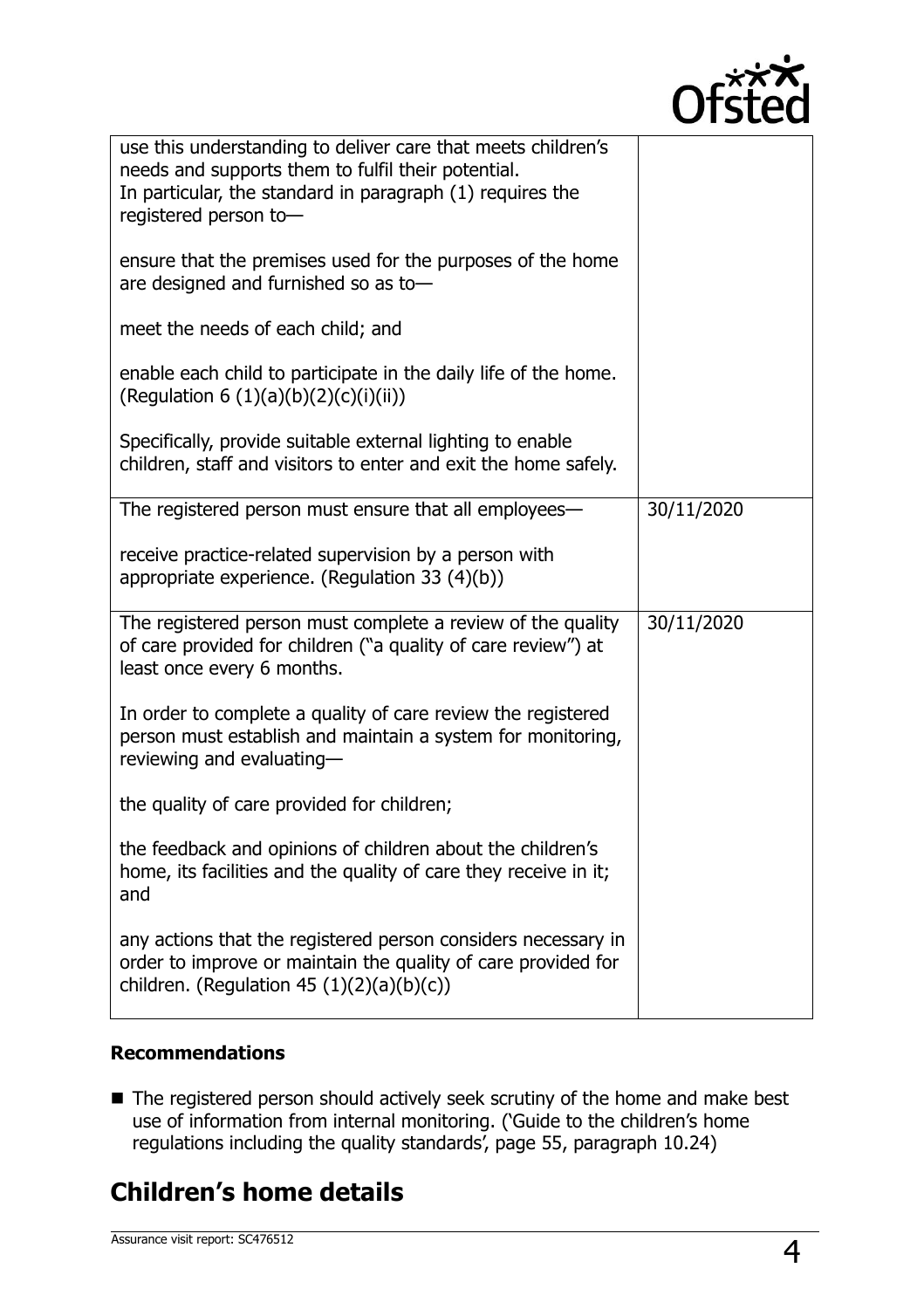

**Unique reference number:** SC476512

**Registered provider:** Highfield (North East) Limited

**Registered provider address:** 37 Emerald Street, Saltburn-by-the-Sea, Cleveland TS12 1EE

**Responsible individual:** William Ashton

**Registered manager:** Anthony Wood

## **Inspectors**

Gemma McDonnell, Social Care Inspector Jane Titley, Social Care Inspector